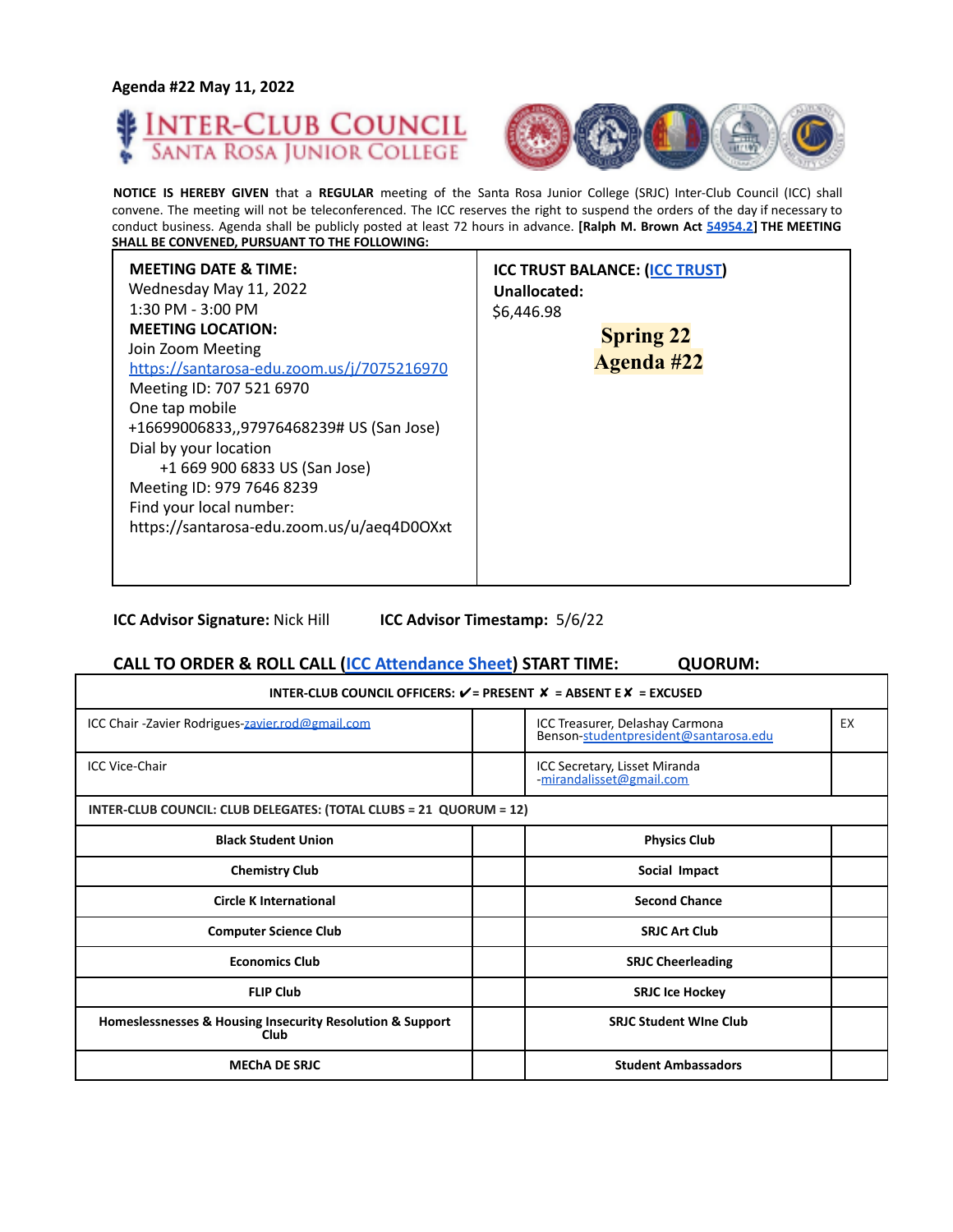| <b>Nutrition Club</b>  | <b>Students for Recovery</b>            |  |
|------------------------|-----------------------------------------|--|
| <b>Philosophy Club</b> | The Engineering Club                    |  |
|                        | Women in Stem & Entrepreneurship (WISE) |  |
|                        |                                         |  |

| AD HOC CLUBS: NO DELEGATES: (TOTAL AD HOC CLUBS = DOES NOT AFFECT QUORUM) |                        |  |
|---------------------------------------------------------------------------|------------------------|--|
| <b>Student Nurses Association</b>                                         | <b>SRJC Water Polo</b> |  |
| Intervarsity                                                              | <b>Biology Club</b>    |  |
| <b>Students for Socialism and Liberation</b>                              | <b>RAD Tech</b>        |  |
| <b>ASL Club</b>                                                           |                        |  |

**1. APPROVAL OF:** *The Inter-Club Council (ICC) shall review the current Agenda and the documented record of the previous meeting (known as 'Minutes') - making corrections as needed. Any changes to the Agenda will be noted in this section.*

**1.1.** CURRENT MEETING AGENDA:

**MOTION: SECOND: OUTCOME: LEAD: Zavier Rodrigues**

**1.2.** PAST MEETING MINUTES: **[Meeting](https://docs.google.com/document/d/1ezOGKvzNhgdZJP4b8miDjPczK9x82lHCDlJjiKW6120/edit?usp=sharing) 21 Minutes MOTION: SECOND: OUTCOME: LEAD: Zavier Rodrigues**

**2. PUBLIC COMMENTS (3 minutes per speaker, 15 minutes per topic)** Link to a timer *Members of the* Public may address the ICC. Those who wish to speak are asked to, but are not required to, provide the ICC *Secretary with their name and contact information to be noted in the minutes. Clarifying questions and comments may be entertained. The ICC may restrict Public Comment to only speakers who wish to comment on items on the Agenda.*

*[Ralph M. Brown Act (California Government Code §54950-54963, specifically §54954.3]*

# **3. CLUB ACTIVATION & ICC MEMBERSHIP (APPOINTMENTS / REMOVALS / CORRECTIONS)**

The ICC is tasked with the responsibility to determine which district organizations are and are not clubs. At this time, the ICC may choose to 1. Recognize and Activate new clubs to the College, adding to the ICC *Membership 2. Inactivate Clubs from the College, removing from the ICC Membership 3. Appoint or* Remove ICC Executive Officers 4. Make Corrections to Club Names 5. Merge Clubs, or 6. Change the Type of *Club.*

**3.1.** APPROVAL OF THE ABOVE CLUB ACTIVATION & ICC MEMBERSHIP CHANGES: **MOTION: SECOND: OUTCOME: LEAD: Zavier Rodrigues**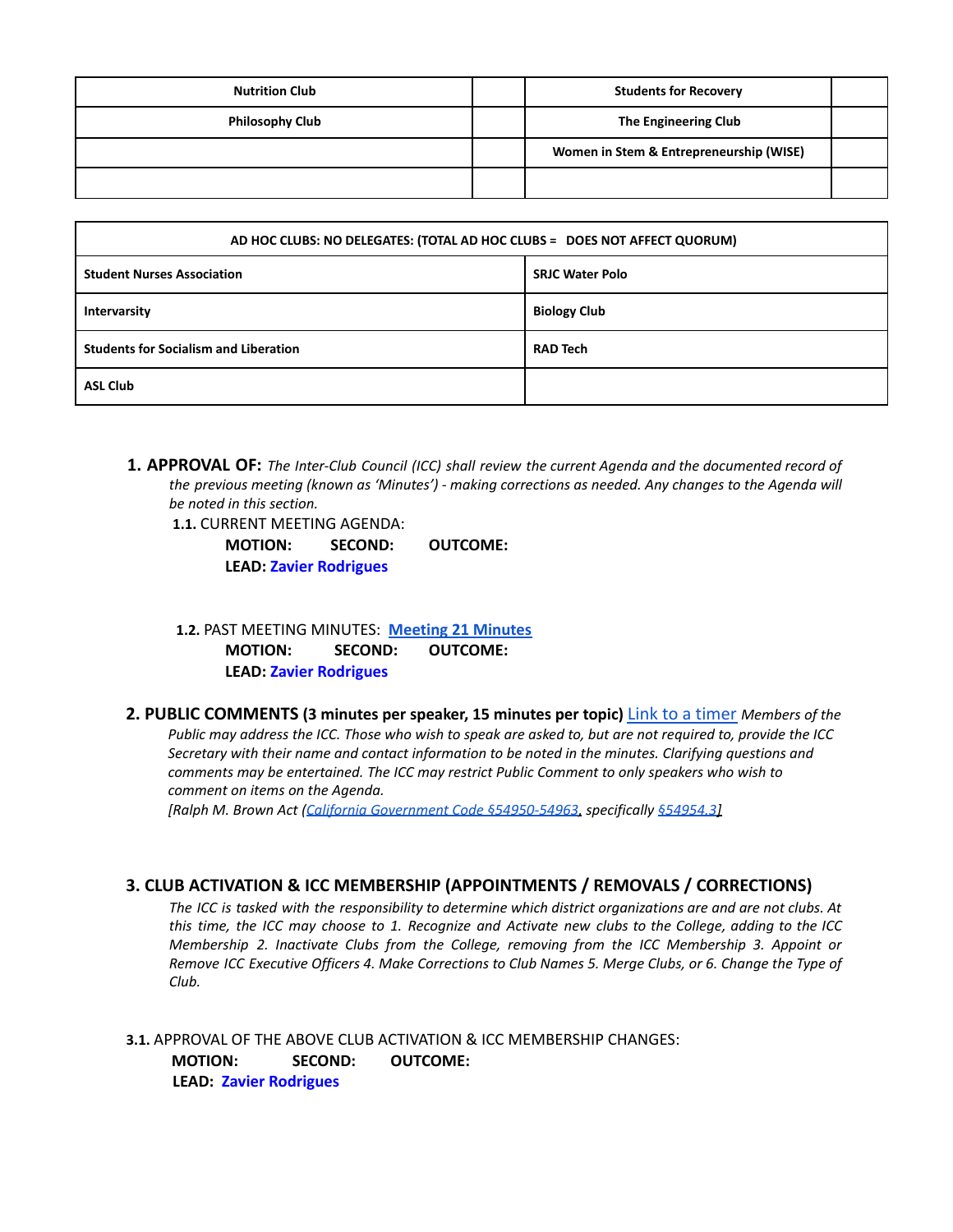| <b>Name of Club seeking Activation</b>         | <b>Name of Club Delegate (ICC Member)</b> |  |
|------------------------------------------------|-------------------------------------------|--|
|                                                |                                           |  |
|                                                |                                           |  |
|                                                |                                           |  |
|                                                |                                           |  |
| <b>Change Club Type</b>                        |                                           |  |
|                                                |                                           |  |
| <b>Club Removals</b>                           |                                           |  |
|                                                |                                           |  |
| Name of Current Club seeking Renaming of Club: | The Club's New Name                       |  |
|                                                |                                           |  |

# **4. New Business**

- **4.1. Motion to approve \$279.83 for WISE: [Form](https://drive.google.com/file/d/1brAQZ-y9uvbYPfb49s4XUFRLwoVoO8z3/view?usp=sharing) Lead: Zavier Rodrigues/ Kerry Smith MOTION: SECOND: OUTCOME:**
- **4.2. Motion to approve \$185.29 for Students for Recovery: [Form](https://drive.google.com/file/d/122ZLQTAtTgipJTy7uy52CSceKNMEmWSR/view?usp=sharing)**

**Lead: Zavier Rodrigues/ Jimmy Brock MOTION: SECOND: OUTCOME:**

# **5. REPORTS and Announcements**

*A section for reporting out pertenent informational discussion, usually used to help club members have more details before voting on new business items in the next meeting's agenda. Also used for PRESENTATIONS, EVENT EVALUATIONS, and QUESTIONS.*

- **5.1. CLUB REPORTS**
- **5.2. ICC CHAIR REPORT**-**Zavier Rodrigues-**
- **5.3. ICC VICE CHAIR REPORT-N/A**